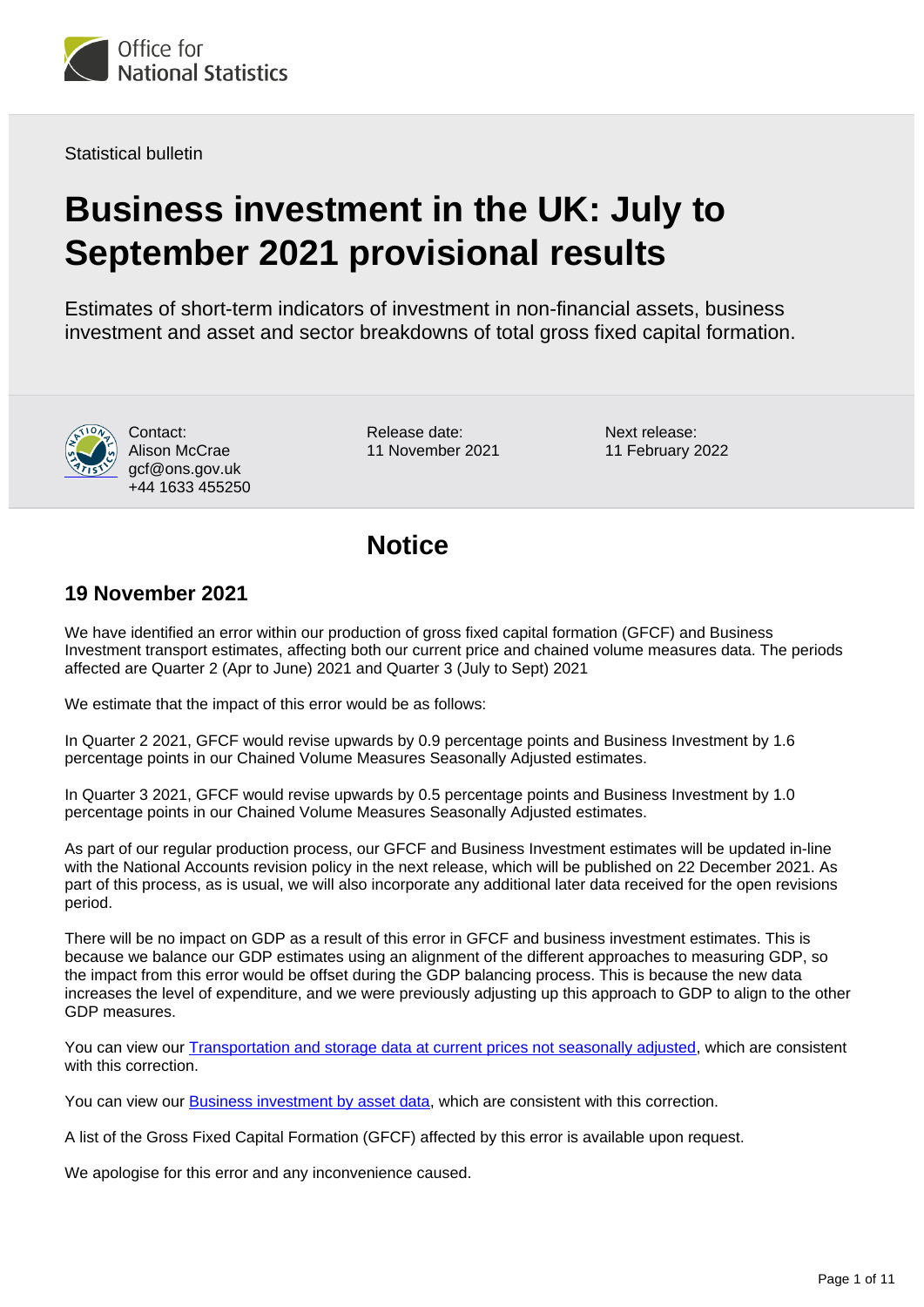### **29 November 2021**

While quality assuring the business investment by asset dataset, a discrepancy has been found, which has shown seasonally adjusted chained volume measure (CVM) figures for CDID EDRA (Non Gov: Intellectual Property Products: Total Industry) pre-2019 are incorrect. Data for 2019 and subsequent periods are unaffected. These errors arose during the production process of the version published on 30 September 2021. Total gross fixed capital formation and business investment figures are unaffected by this error. We are working to correct this issue and will publish corrected figures for CDID EDRA as soon as possible.

We apologise for any inconvenience caused.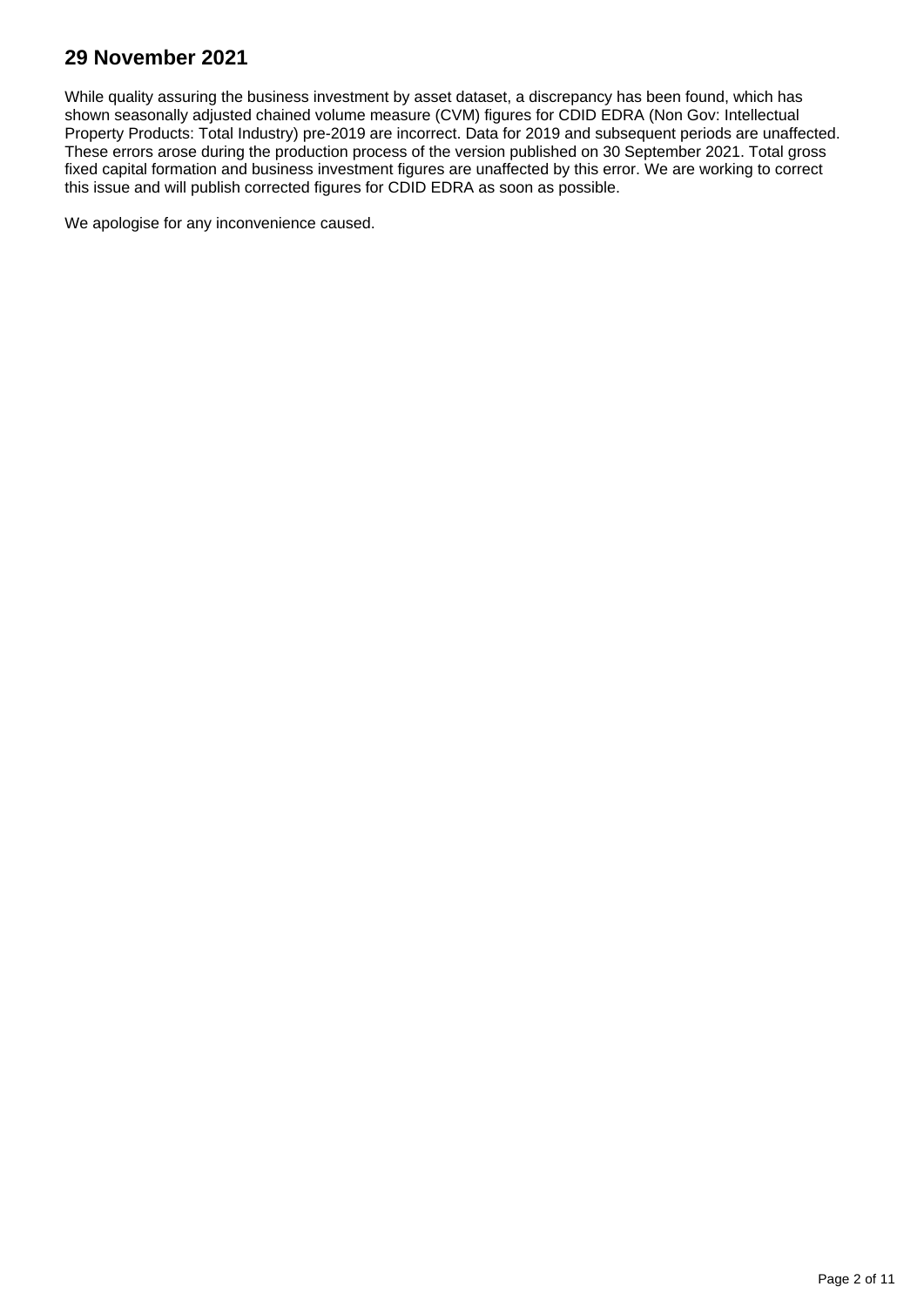## **Table of contents**

- 1. [Main points](#page-3-0)
- 2. [Gross fixed capital formation continues to outpace business investment on return to pre-pandemic level](#page-3-1)
- 3. [Semiconductor shortage continues to hit transport industry](#page-5-0)
- 4. [What survey comments told us during Quarter 3 2021](#page-7-0)
- 5. [Business investment in the UK data](#page-9-0)
- 6. [Measuring the data](#page-9-1)
- 7. [Related links](#page-10-0)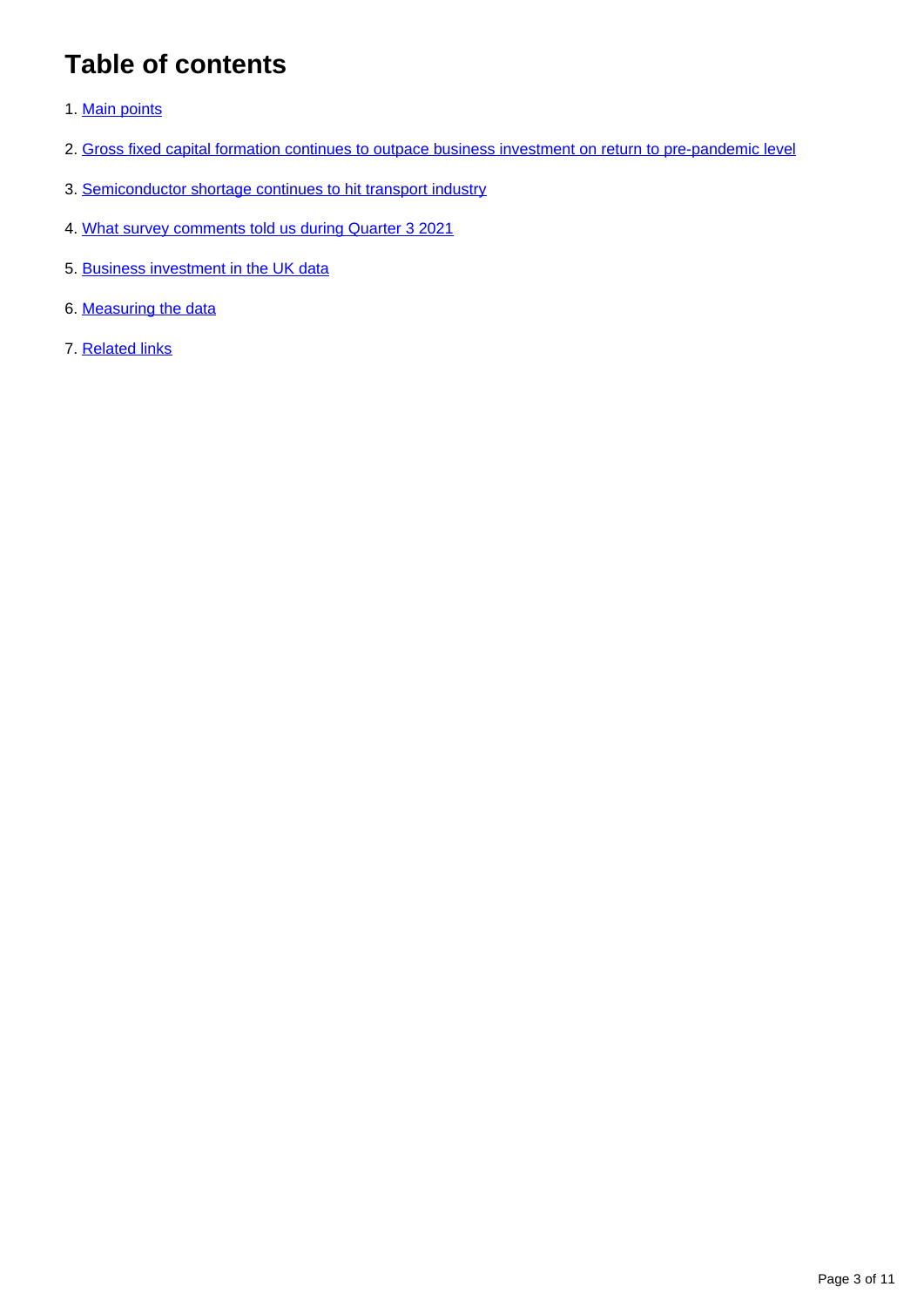## <span id="page-3-0"></span>**1 . Main points**

- Business investment grew by 0.4% in Quarter 3 (July to Sept) 2021 and was 0.8% higher when compared with the same quarter a year ago.
- Information and communication technology (ICT) equipment and other machinery and equipment, and other buildings and structures both contributed positively to growth in business investment in Quarter 3.
- Gross fixed capital formation (GFCF) grew by 0.8% in Quarter 3 2021 and was 3.0% higher than Quarter 3 2020.
- Though investment in most asset types contributed positively to GFCF growth in the latest quarter, this was partially offset by decreases in transport equipment and dwellings investment.
- The level of business investment is now 12.4% below where it was before the coronavirus (COVID-19) pandemic in Quarter 4 (Oct to Dec) 2019; GFCF levels are 3.8% below, mainly because of the return to pre-pandemic levels for dwellings investment.

Current business investment estimates have been subject to more uncertainty than usual because of data collection challenges faced in the current conditions. These estimates include a bias adjustment which we had temporarily suspended between Quarter 2 (Apr to June) 2020 and Quarter 2 (Apr to June) 2021. More detail can be found in [Section 6.](https://www.ons.gov.uk/economy/grossdomesticproductgdp/bulletins/businessinvestment/julytoseptember2021provisionalresults#measuring-the-data)

## <span id="page-3-1"></span>**2 . Gross fixed capital formation continues to outpace business investment on return to pre-pandemic level**

Business investment and our economy-wide measure of gross fixed capital formation (GFCF) both grew in Quarter 3 (July to Sept) 2021, albeit at different rates. Business investment grew by 0.4% while GFCF saw stronger growth of 0.8%.

#### **More about economy, business and jobs**

- All ONS analysis, summarised in our [economy, business and jobs roundup.](https://www.ons.gov.uk/economy/economicoutputandproductivity/output/articles/ukeconomylatest/2021-01-25)
- Explore the latest trends in employment, prices and trade in our [economic dashboard.](https://www.ons.gov.uk/economy/nationalaccounts/articles/dashboardunderstandingtheukeconomy/2017-02-22)
- View [all economic data](https://www.ons.gov.uk/economy/datalist?filter=datasets).

The asset which contributed most to business investment growth was Information and communication technology (ICT) equipment and other machinery and equipment at 2.0 percentage points. Other buildings and structures also contributed positively with 0.5 percentage points growth. However, growth in these two assets was partly offset by negative contributions from transport equipment and intellectual property products at negative 1.9 and negative 0.3 percentage points respectively.

#### **Figure 1: Business investment's recovery has lagged behind that of gross fixed capital formation since the start of the coronavirus pandemic**

**UK business investment, chained volume measure, seasonally adjusted, Quarter 1 (Jan to Mar) 1997 to Quarter 3 (July to Sept) 2021**

#### **Notes:**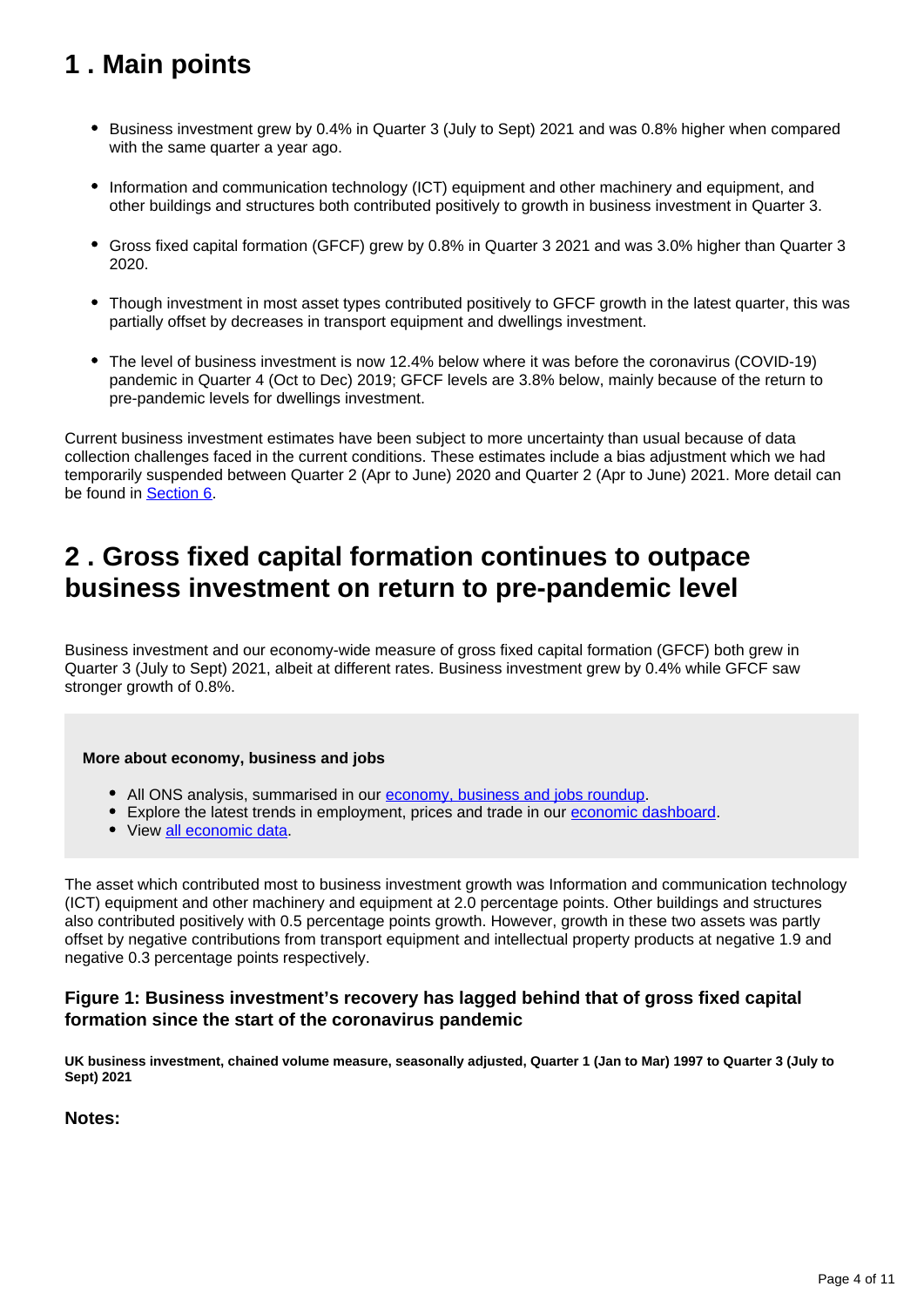- 1. Q1 refers to Quarter 1 (Jan to Mar), Q2 refers to Quarter 2 (Apr to June), Q3 refers to Quarter 3 (July to Sept) and Q4 refers to Quarter 4 (Oct to Dec).
- 2. UK business investment, chained volume measure, seasonally adjusted, excluding the reclassification of British Nuclear Fuels (BNFL) in Quarter 2 2005.
- 3. Quarter 2 2020 is the largest fall on record for gross fixed capital formation excluding the reclassification of British Nuclear Fuels (BNFL) in Quarter 2 2005.

#### [Download the data](https://www.ons.gov.uk/visualisations/dvc1665/line/datadownload.xlsx)

Following record falls in both business investment and GFCF after the onset of the coronavirus (COVID-19) pandemic and first UK lockdown in Quarter 2 (Apr to June) 2020, GFCF has moved closer to its pre-pandemic level faster than business investment. When indexed to Quarter 1 (Jan to Mar) 1997, GFCF is currently 6.2 percentage points lower than Quarter 4 (Oct to Dec) 2019 (the pre-pandemic quarter), while the level of business investment remains 20.2 percentage points lower. The difference between business investment and GFCF is mainly because of the return to pre-pandemic levels for dwellings investment, which is now above that of Quarter 4 2019, and by government investment, which is now 15.8% higher than the pre-pandemic level.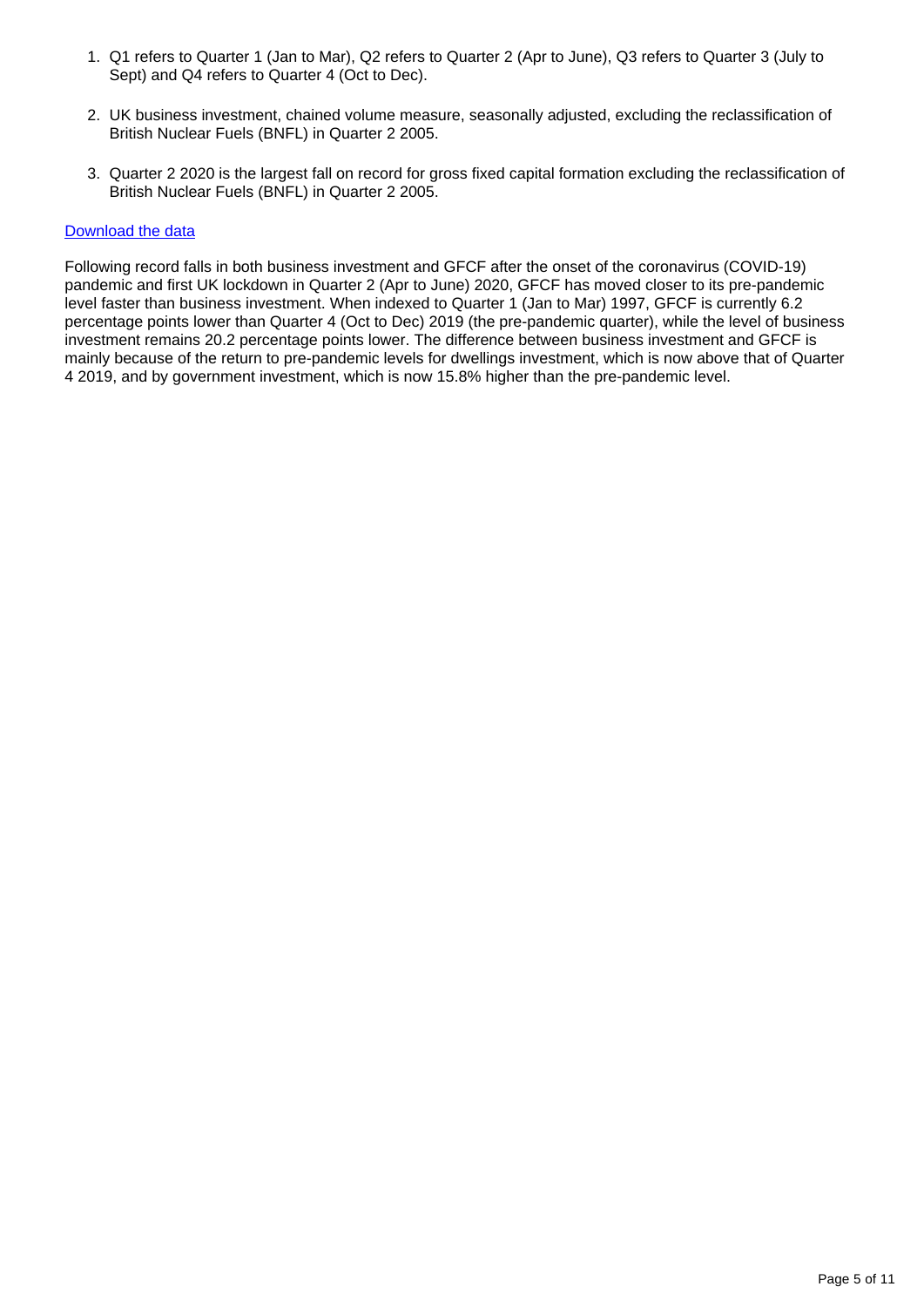## <span id="page-5-0"></span>**3 . Semiconductor shortage continues to hit transport industry**

Investment in transport equipment fell by 29.3% in Quarter 3 (July to Sept) 2021. Recognising transport investment can be particularly volatile because of the high value of some transport equipment (such as ships and aircrafts), a significant contributor to the Quarter 3 2021 fall in transport was reduced investment in motor vehicles, particularly in the rental and leasing industry. This was in part because of a shortage in semiconductors which has slowed the production of new cars, decreasing the availability of new cars, and therefore limiting the ability to invest in vehicles. Data from the Office for National Statistics (ONS) Quarterly Stocks Survey (QSS) show that levels of stock of new and used cars have diverged in the most recent quarter. The level of new cars has fallen in Quarter 3 2021, while the stock of used cars has increased as it remains unaffected by the semiconductor shortage. Subdued investment in transport equipment by other industries has also contributed to the fall in this quarter.

Uncertainty within the motor vehicle industry, driven in part by this lack of supply, is also evident from survey comments. The transportation and storage industries recorded the highest number of respondent comments mentioning delayed investment for Quarter 3 2021, when compared with other industries; these were alongside fewer comments mentioning investment in cars.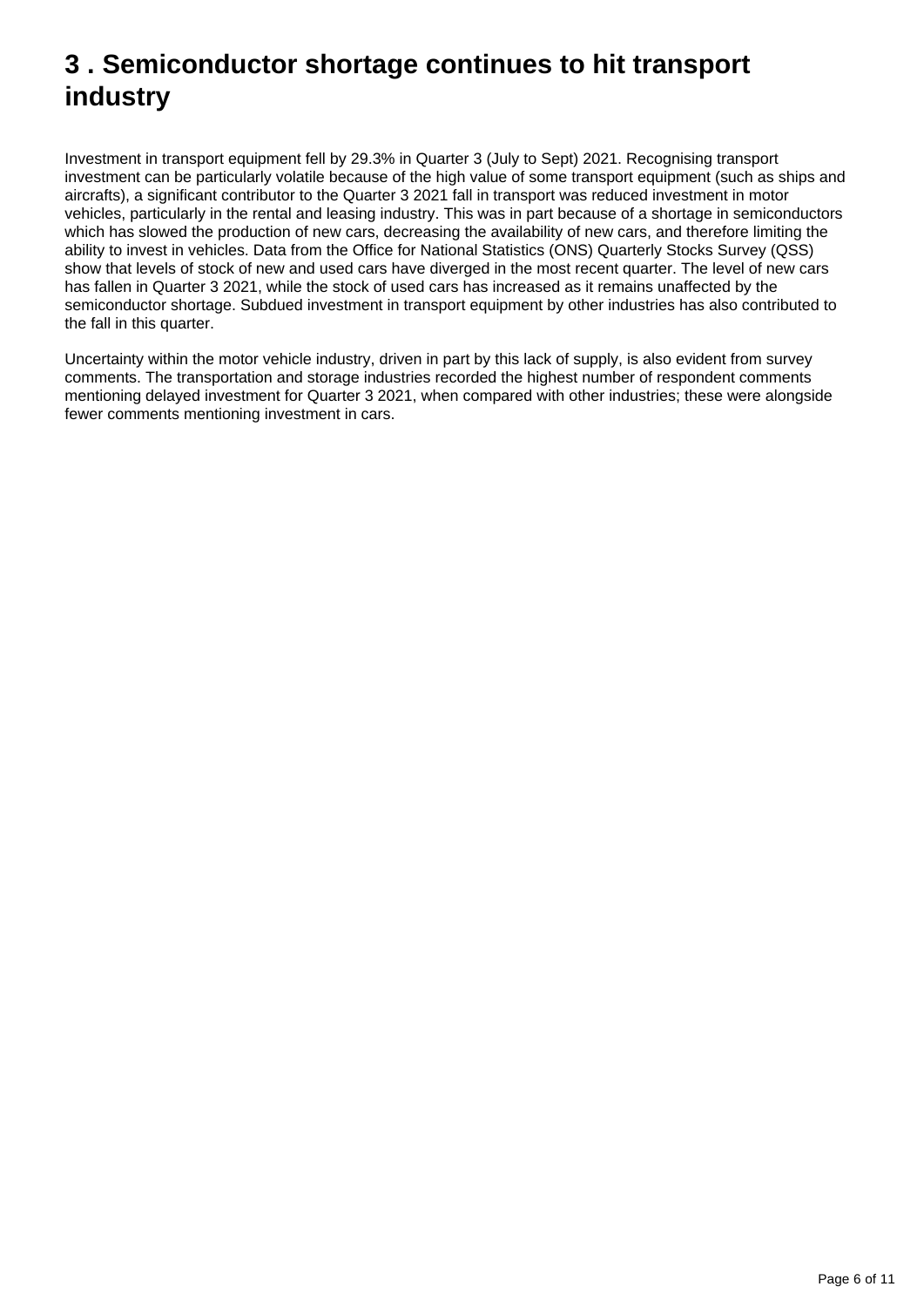#### **Figure 2: Business investment in transport equipment fell in Quarter 3 (July to Sept) 2021 and is now 56% below Quarter 4 (Oct to Dec) 2019 levels**

#### **UK, Quarter 1 1997 to Quarter 3 2021, index is referenced to Quarter 4 2019**

### Figure 2: Business investment in transport equipment fell in Quarter 3 (July to Sept) 2021 and is now 56% below Quarter 4 (Oct to Dec) 2019 levels

UK, Quarter 1 1997 to Quarter 3 2021, index is referenced to Quarter 4 2019



#### **Source: Office for National Statistics – Business Investment results**

#### **Notes:**

- 1. Q1 refers to Quarter 1 (Jan to Mar), Q2 refers to Quarter 2 (Apr to June), Q3 refers to Quarter 3 (July to Sept) and Q4 refers to Quarter 4 (Oct to Dec).
- 2. Index is referenced to Quarter 4 (Oct to Dec) 2019.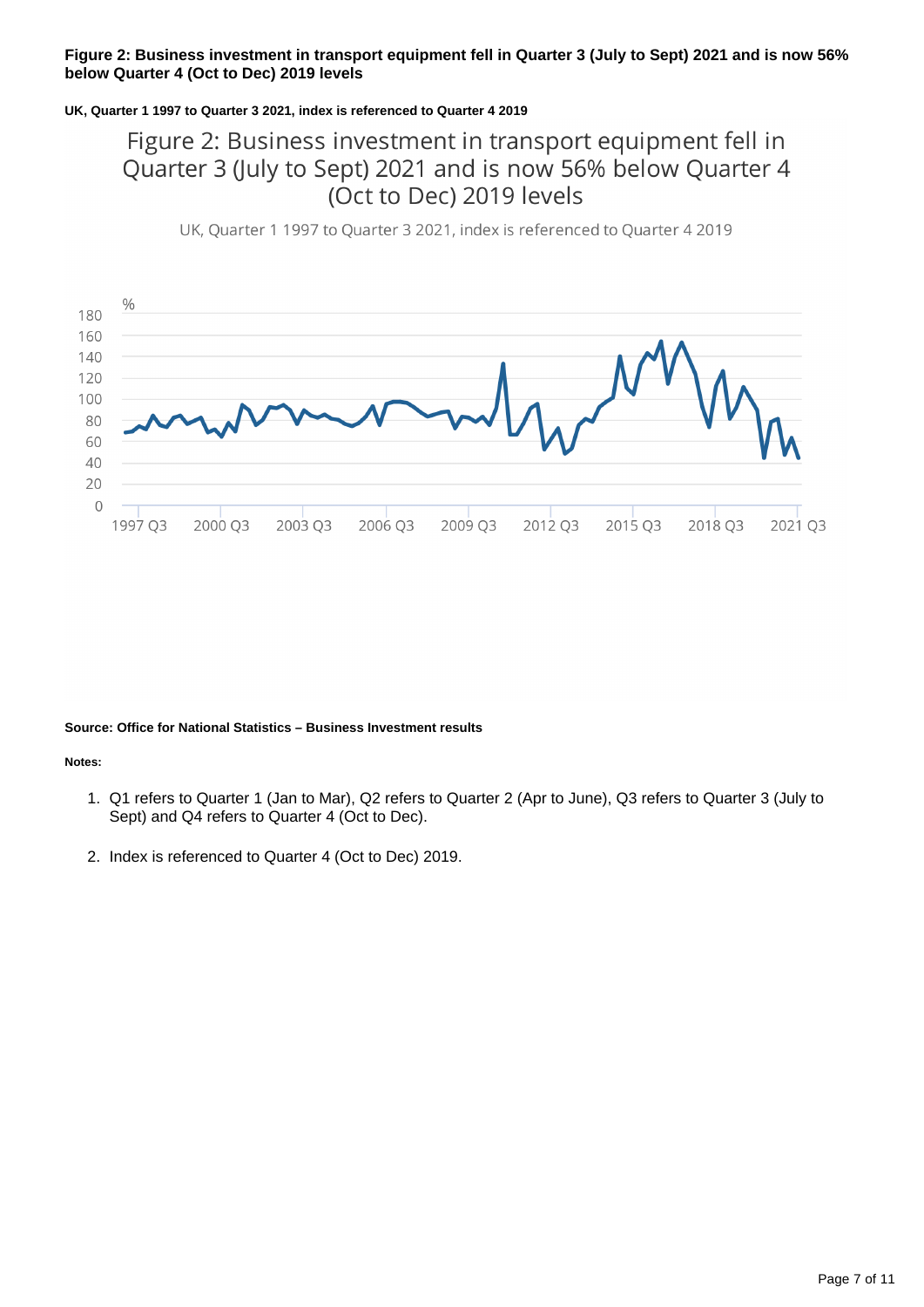## <span id="page-7-0"></span>**4 . What survey comments told us during Quarter 3 2021**

Respondent comments to our Quarterly Acquisition and Disposal of Capital Assets Survey (QCAS) continue to be an informative qualitive data source. For Quarter 3 (July to Sept) 2021 we also analysed respondent comments to the Business Insights and Conditions Survey (BICS), giving further insight into businesses' investment decisions and intentions. The BICS survey is operated on a two-weekly reference period, with questions on business investment and inventories asked every four weeks. Using data from the three datasets with business investment and inventories content available in the calendar quarter, we have derived an average to approximate quarterly data.

In Quarter 3 2021, a number of coronavirus (COVID-19) public health restrictions were lifted and QCAS respondent mentions of COVID-19 fell to their lowest level since the start of the pandemic. Just 8% of comments noted that COVID-19 affected investment intentions; this is down from a peak of 49% in Quarter 2 (Apr to June) 2020. There was also a fall in comments expressing uncertainty observed for both QCAS and BICS. On QCAS, 21% of comments included words associated with uncertainty, a fall of 4 percentage points from the previous quarter.

During Quarter 3 2021, business investment increased by 0.4%, while comments reporting increasing investment during this quarter remained 4 percentage points higher than during the pre-pandemic period (pre-Quarter 4 (Oct to Dec) 2019). Comments mentioning delaying investment recorded a fall of 5 percentage points; BICS comments reported a similar 7 percentage point fall. On an industry basis, all industries except the transportation and storage industries recorded falls in the number of respondents indicating delaying investment. The 4% increase in respondents recording delayed investment for the transportation and storage industries was indicated as being because of the semiconductor shortage restricting the output of vehicles and the ability to invest.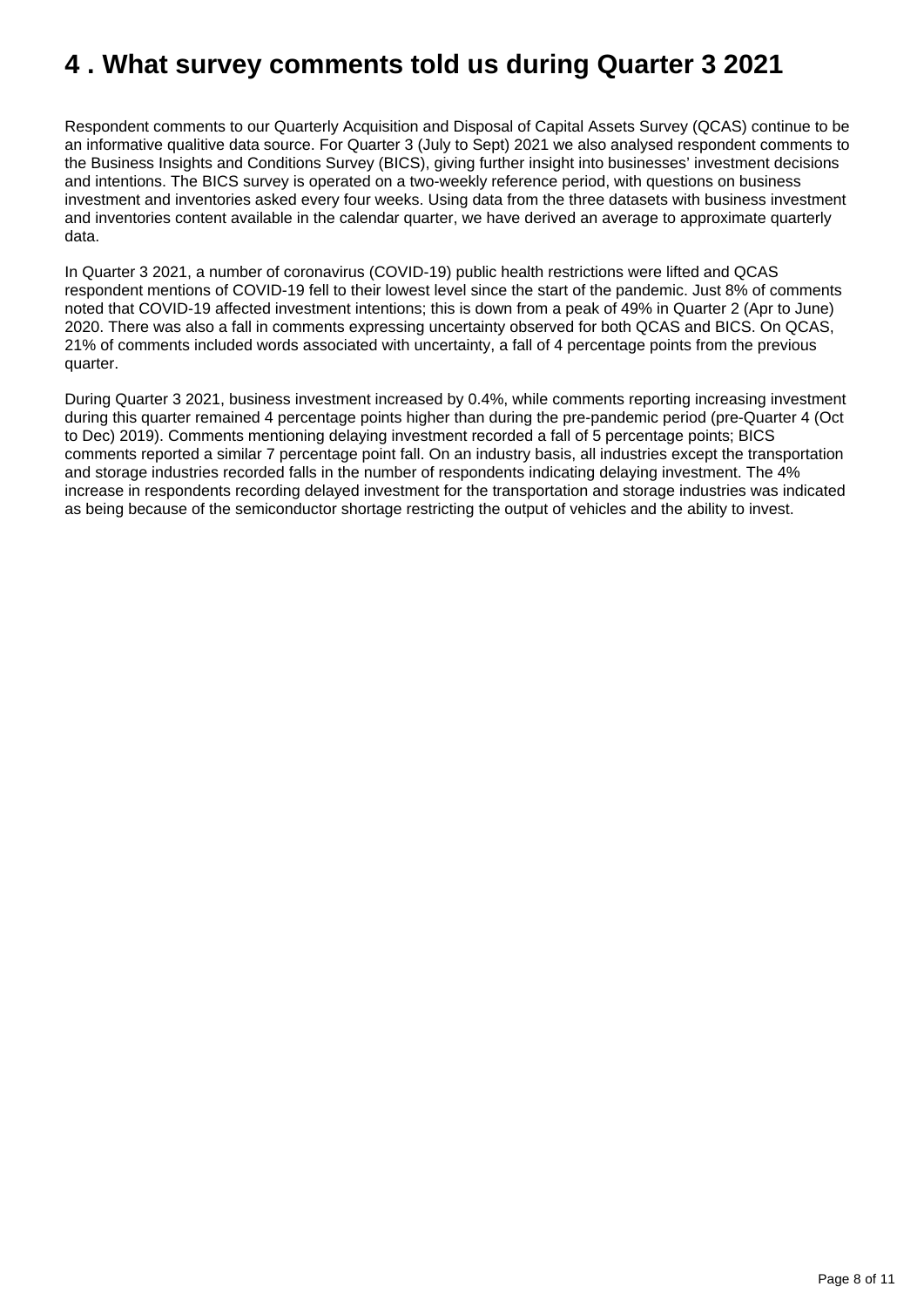#### **Figure 3: Comments reporting delaying investment continues to fall**

**Percentage of Quarterly Acquisition and Disposal of Capital Assets Survey (QCAS) comments reporting delaying their investment, Quarter 4 (Oct to Dec) 2017 to Quarter 3 (July to Sept) 2021**

### Figure 3: Comments reporting delaying investment continues to fall

Percentage of Quarterly Acquisition and Disposal of Capital Assets Survey (QCAS) comments reporting delaying their investment, Quarter 4 (Oct to Dec) 2017 to Quarter 3 (July to Sept) 2021



#### **Source: Office for National Statistics – Business Investment results**

**Notes:**

- 1. Q1 refers to Quarter 1 (Jan to Mar), Q2 refers to Quarter 2 (Apr to June), Q3 refers to Quarter 3 (July to Sept) and Q4 refers to Quarter 4 (Oct to Dec).
- 2. Quarter 4 2017 was the first quarter of large-scale comment collection on our Quarterly Stocks Survey and QCAS.

There was a further increase, across both QCAS and BICS, of comments recording green investment in solar panels, electric vehicles and electric charging points. Analysis also found continuing reference to the superdeduction, a new temporary tax relief on qualifying capital asset investment, however mentions were limited to 1% of comments for both QCAS and BICS.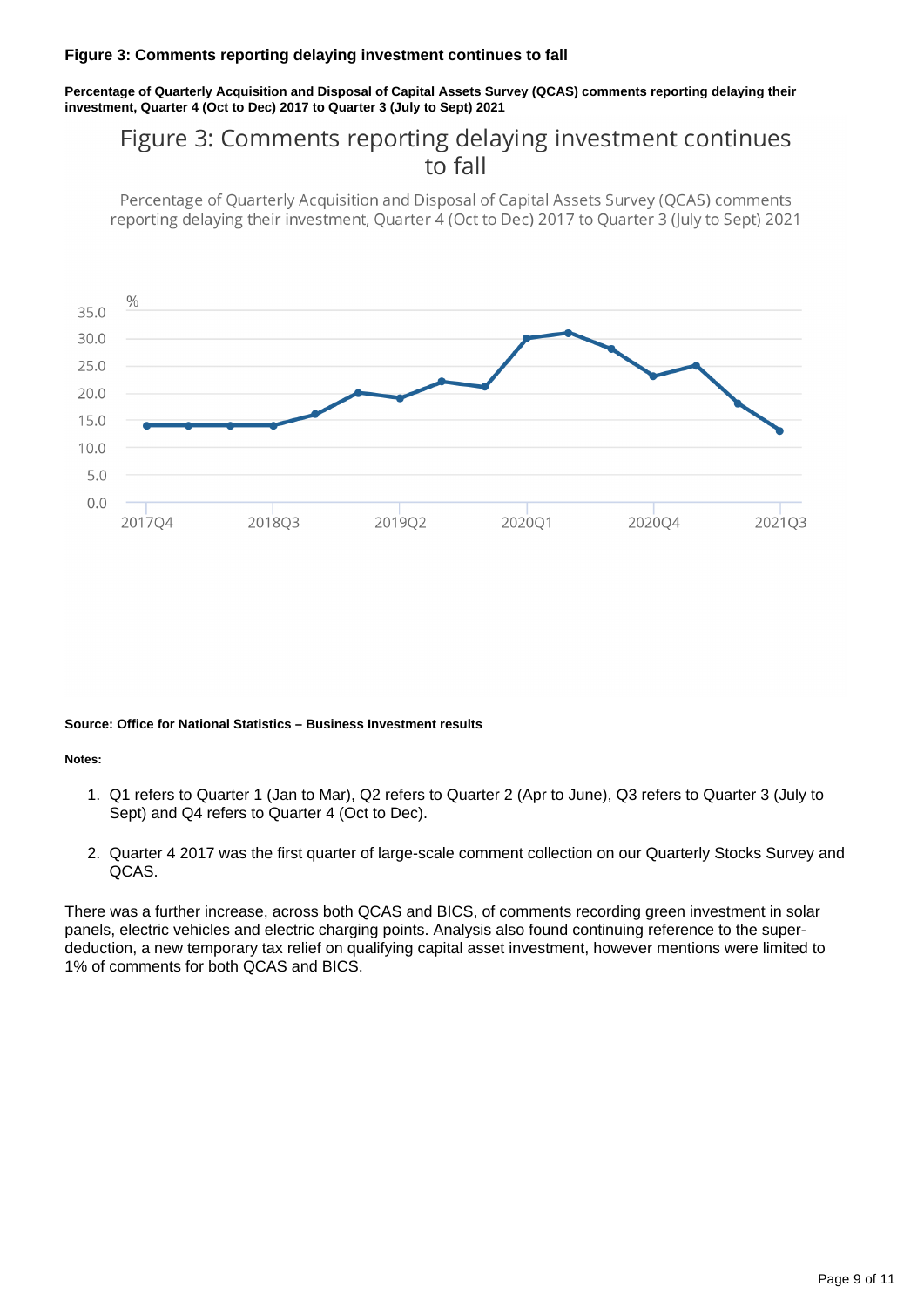## <span id="page-9-0"></span>**5 . Business investment in the UK data**

#### [Business investment by industry and asset](https://www.ons.gov.uk/economy/grossdomesticproductgdp/datasets/businessinvestmentbyindustryandasset)

Dataset | Released 11 November 2021

Detailed breakdown of business investment by industry and asset, in current prices and chained volume measures, non-seasonally adjusted and seasonally adjusted, UK.

#### [Gross fixed capital formation – by sector and asset](https://www.ons.gov.uk/economy/grossdomesticproductgdp/datasets/grossfixedcapitalformationbysectorandasset)

Dataset | Released 11 November 2021

Sector and asset breakdowns of gross fixed capital formation (GFCF), including business investment and revisions, in current prices and chained volume measures, non-seasonally adjusted and seasonally adjusted, UK.

[Quarterly Stocks Survey \(QSS\) and Capital Assets Survey \(QCAS\) textual data analysis](https://www.ons.gov.uk/economy/grossdomesticproductgdp/datasets/quarterlystockssurveyqssandcapitalassetssurveyqcastextualdataanalysis)

Dataset | Released 11 November 2021

The indicators and analysis in this dataset are based on qualitative responses from comments left by responding businesses to both our Quarterly Acquisitions and Disposals of Capital Assets Survey (QCAS) and Quarterly Stocks Survey (QSS).

[Annual Gross fixed capital formation - by sector and asset](https://www.ons.gov.uk/economy/grossdomesticproductgdp/datasets/annualgrossfixedcapitalformationbyindustryandasset)

Dataset | Released 28 October 2020

Annual sector and asset breakdowns of gross fixed capital formation (GFCF), in current prices and chained volume measures, non-seasonally adjusted and seasonally adjusted, UK.

## <span id="page-9-1"></span>**6 . Measuring the data**

Quality and methodology information on strengths, limitations, appropriate uses, and how the data were created is available in the **[Business investment QMI](https://www.ons.gov.uk/economy/investmentspensionsandtrusts/methodologies/businessinvestmentqmi)**.

### **Adjustments**

Large capital expenditure tends to be reported later in the data collection period than smaller capital expenditure. This means that larger expenditures are often included in the revised (month 3) results, but are not reported in time for the provisional (month 2) results, leading to a tendency toward upward revisions in the later estimates for business investment and gross fixed capital formation (GFCF). Following an investigation of the impact of this effect, from Quarter 3 (July to Sept) 2013, in the provisional estimate a bias adjustment was introduced. This adjustment was suspended in Quarter 2 (Apr to June) 2020 because of uncertainties surrounding the effect of the coronavirus (COVID-19) pandemic. However, for Quarter 3 2021, after further investigation and revisions analysis, the bias adjustment has been reintroduced to business investment and GFCF. The bias adjustment for this provisional release is £1.2 billion.

### **Changes to this bulletin**

All data within this bulletin, unless specified, are presented in chained volume measure (CVM). This means it has the effect of price changes removed (in other words, the data are deflated).

### **The impact of the coronavirus on our estimation methods**

In Quarter 3 2021, the Quarterly Acquisitions and Disposals of Capital Assets Survey (QCAS), one of the largest data sources for GFCF and business investment, had a response rate of 56.7%. This compares with an average response rate of 65.5% during 2020, and 67.3% for 2019 at provisional results.

As a result of these challenges, business investment estimates for Quarter 3 2021 are subject to more uncertainty than usual and are likely to have larger than usual revisions in subsequent releases. To mitigate against that reduced response, we reviewed survey imputation methods to address areas of non-response and, where necessary, reviewed our seasonal adjustment parameters where outliers were identified.